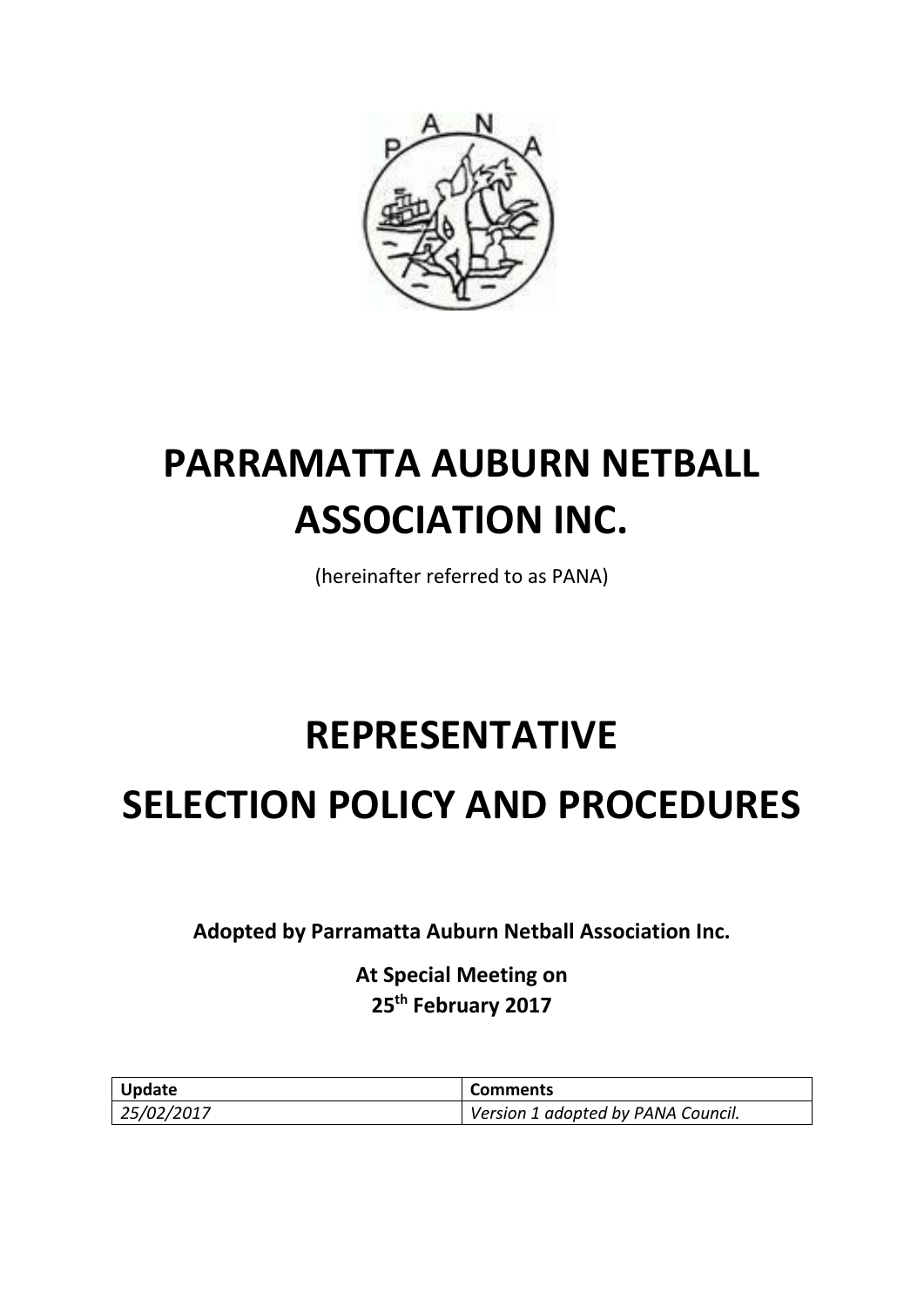

#### **TABLE OF CONTENTS**

| 1.  |  |
|-----|--|
| 2.  |  |
| 3.  |  |
| 4.  |  |
| 5.  |  |
| 6.  |  |
| 7.  |  |
| 8.  |  |
| 9.  |  |
| 10. |  |

\*\*\*\*\*\*\*\*\*\*\*\*\*\*\*\*\*\*\*\*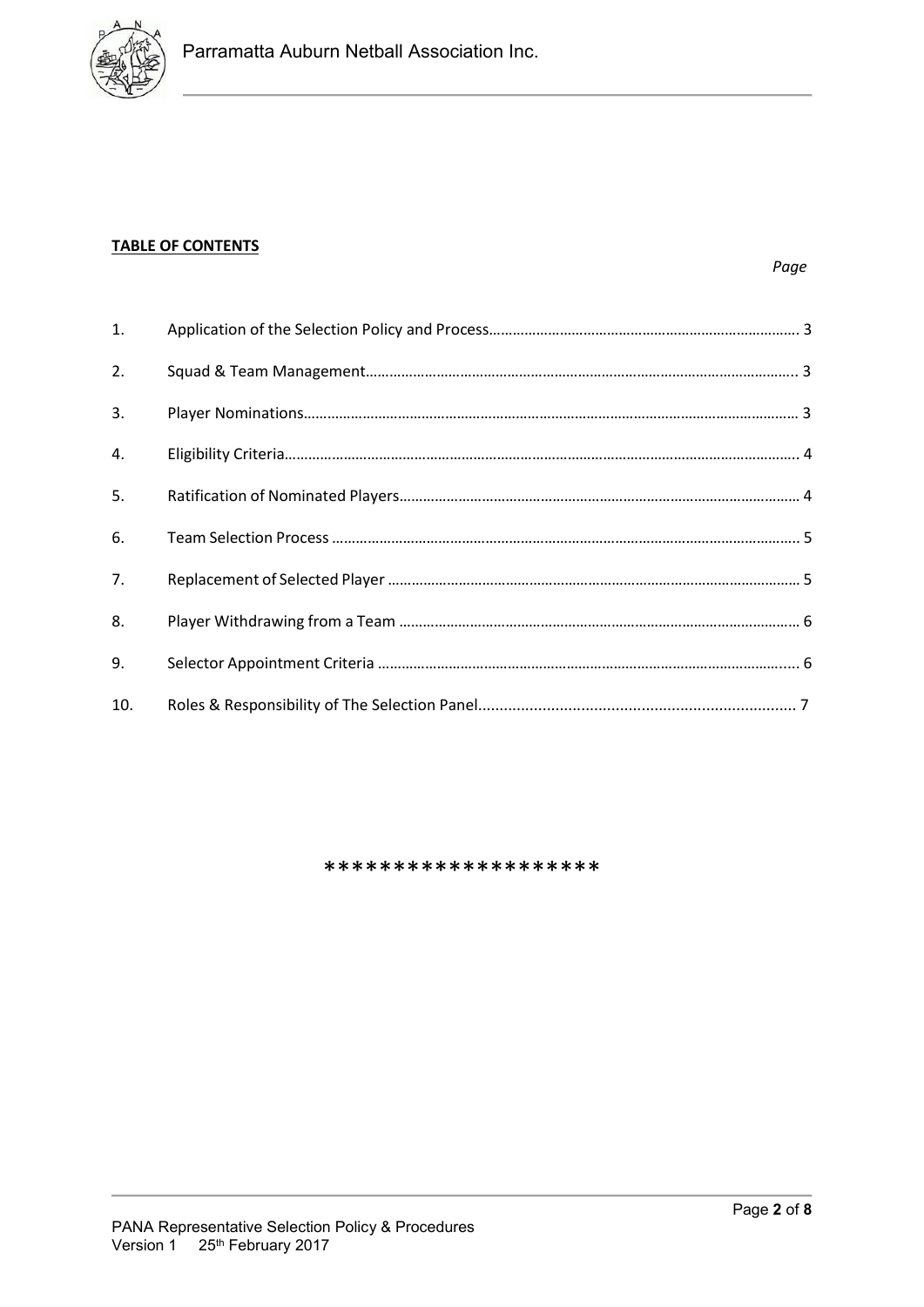

# **1. APPLICATION OF THE SELECTION POLICY AND PROCESS**

- 1.1 PANA will select, at various times:
	- a) State Age Representative Teams;
	- b) Metro League Teams;
	- c) Night Inter District Teams;
	- d) State Championships Teams;
	- e) Training and Development Squads;
	- f) Other Representative Teams as the need arises.
- 1.2 This Policy refers to the above Squads and Teams collectively as the "Squads & Teams".
- 1.3 Application of the policy, operational processes and procedures outlined in this document will help ensure the following:
	- a) Alignment and consistency across all levels of the PANA Representative Selections;
	- b) Transparency in the selection criteria & processes;
	- c) Improved planning and execution of all aspects of the selection strategy;
	- d) Flexibility to respond to selection situations in a fair manner;
	- e) Facilitation of analysis and review of the selection process to ensure quality, consistency and stability;
	- f) Appointment of high quality and experienced selectors to support all levels of PANA Representative Teams;

#### **2. SQUAD AND TEAM MANAGEMENT**

- 2.1 PANA Executive will appoint, at its sole discretion, all officials for the Squads and Teams. The process for appointment of these officials, including the selection of the relevant coaches, will be conducted at the discretion of PANA Executive and in accordance with relevant PANA policies.
- 2.2 PANA will advertise the roles for all Team officials on the PANA website www.pana.nsw.netball.com.au

# **3. PLAYER NOMINATIONS**

3.1 Players wishing to trial must complete an online nomination form by the closing date. An email will be sent confirming receipt of the nomination.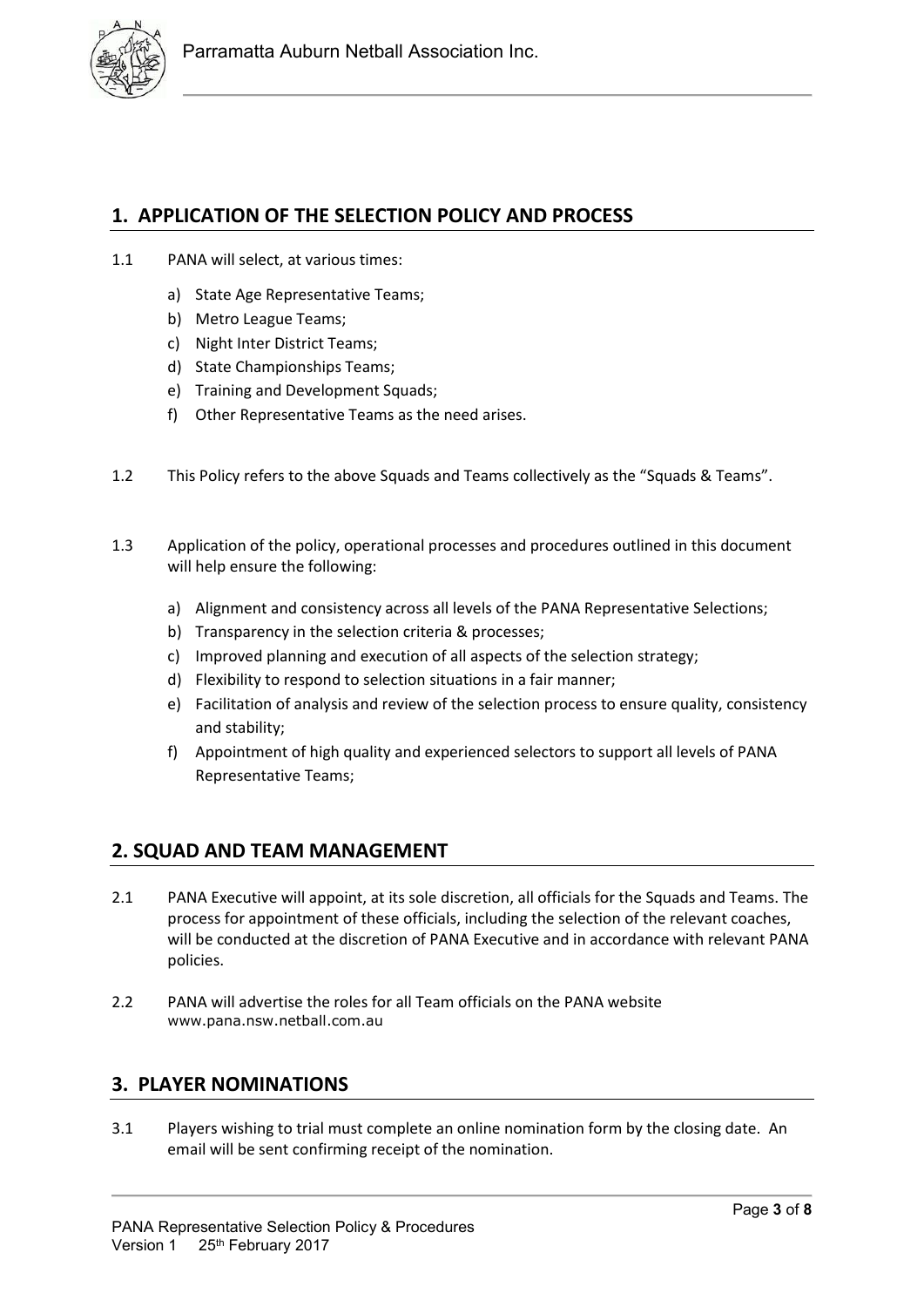

- 3.2 All players wishing to trial must pay the nominated trial fee (when applicable) by the closing date, either by cheque made out to Parramatta Auburn Netball Association, or via EFT to the PANA Bank Account.
- 3.3 Any player who is not selected or does not accept a position, will have their trial fee refunded. Players who withdraw after accepting a position will not be eligible for a refund.
- 3.4 No late applications will be accepted.

#### **4. ELIGIBILITY CRITERIA**

- 4.1 Players must be current financial members of Netball NSW (for insurance purposes).
- 4.2 Any current member of PANA must be financial.
- 4.3 Players are expected to attend all phases of selections.
- 4.4 Players who do not attend all phases will not be eligible for selection with the exception of:
	- a) Unable to attend selection due to illness or extenuating circumstances. Players must provide a letter with supporting documentation to the PANA Secretary, preferably one week prior.
	- b) Unable to trial due to injury. Players will be expected to **attend all phases**, and provide medical documentation that clearly states when they will be able to participate in court work.
- 4.5 Selections may include prior knowledge obtained from any or all of the following:
	- a) State Championships
	- b) Metro League
	- c) Night Inter District
	- d) State Age Championships
	- e) Training Sessions
	- f) Fitness Testing
	- g) Coaches reports & consultation.

# **5. RATIFICATION OF NOMINATED PLAYERS**

- 5.1 Once nominations close, PANA Executive will be required to ratify players' eligibility to trial. Players will be classified under 3 categories: Approved to Trial; Conditionally Approved to be considered for selection for players who are injured; Not Eligible.
	- a) Approved to Trial Fully financial with Netball NSW and PANA; Satisfactory attendance record (past representation); Completion of all duties; Adherence to PANA policies;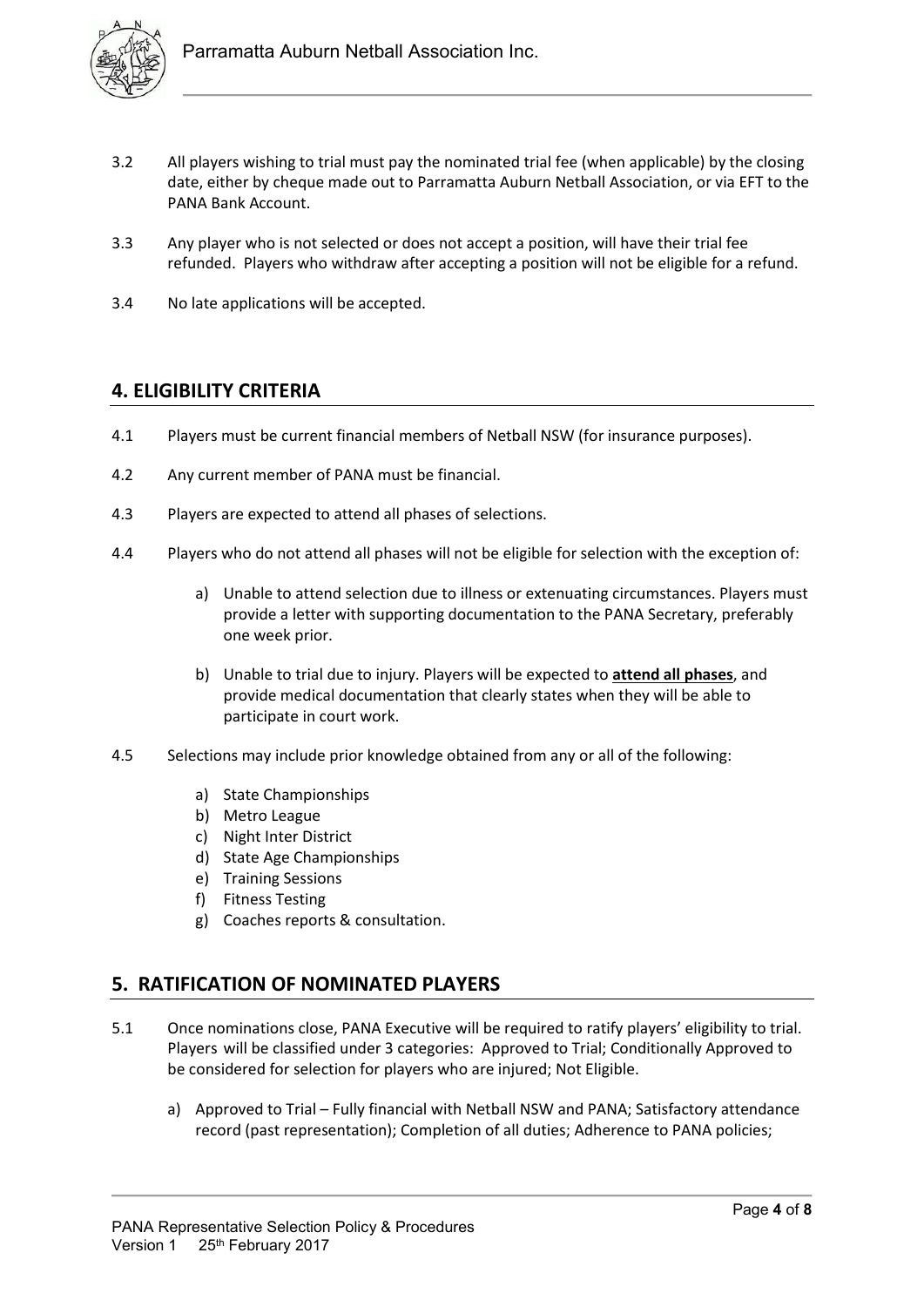

Provided appropriate documentation to the PANA Secretary if extenuating circumstances or illness prevent attendance at any phase (Preapproval will be at the discretion of PANA Executive).

- b) Conditionally Approved to be considered for selection for players who are injured As per Approved to Trial (refer 5.1) with the inclusion that players must attend all phases and provide medical documentation with their nomination form (Preapproval will be at the discretion of PANA Executive).
- c) Not Eligible Unfinancial, with either Netball NSW or PANA; Unsatisfactory attendance record (past representation); Non completion of duties; Non adherence to PANA policies; failure to provide appropriate documentation to the PANA Secretary if extenuating circumstances or illness prevent attendance at any phase. History of withdrawing after accepting a position within a team or withdrawing during the season.
- 5.2 PANA Executive will:
	- a) Provide the ratified list of nominated players to the Head Selector prior to the trial date.
	- b) Provide guidance on the number of players to be selected per team. 10, 11, 12, or 10 to 12. In the case of 10 to 12, it will be at the discretion of the Selectors dependent on the ability level of the nominated players.
	- c) Contact nominated players to advise them of their ratification status and/or conditions.

#### **6. TEAM SELECTION PROCESS**

- 6.1 Teams are to be selected as per Netball NSW Competition Rules.
- 6.2 Players will be notified of team selection and must accept or decline their position within the specified timeframe.
	- a) Notification will be by posting on the PANA Website or via text message or via email.
	- b) Once a player has accepted their position they will be required to sign the acceptance package agreeing to abide by: Compliance to Rules & Policies; Training expectations and non-attendance requirements; Fitness expectations and non-attendance requirements; Presentation expectations; Anti-doping policy.
	- c) Once selected, players must be a member of a club within PANA (with the exception of Night Inter District).

# **7. REPLACMENT OF SELECTED PLAYERS**

7.1 Grounds for Replacement stated below will be initiated by the respective coach and manager feedback given to Head Selector. The Head Selector will investigate and make a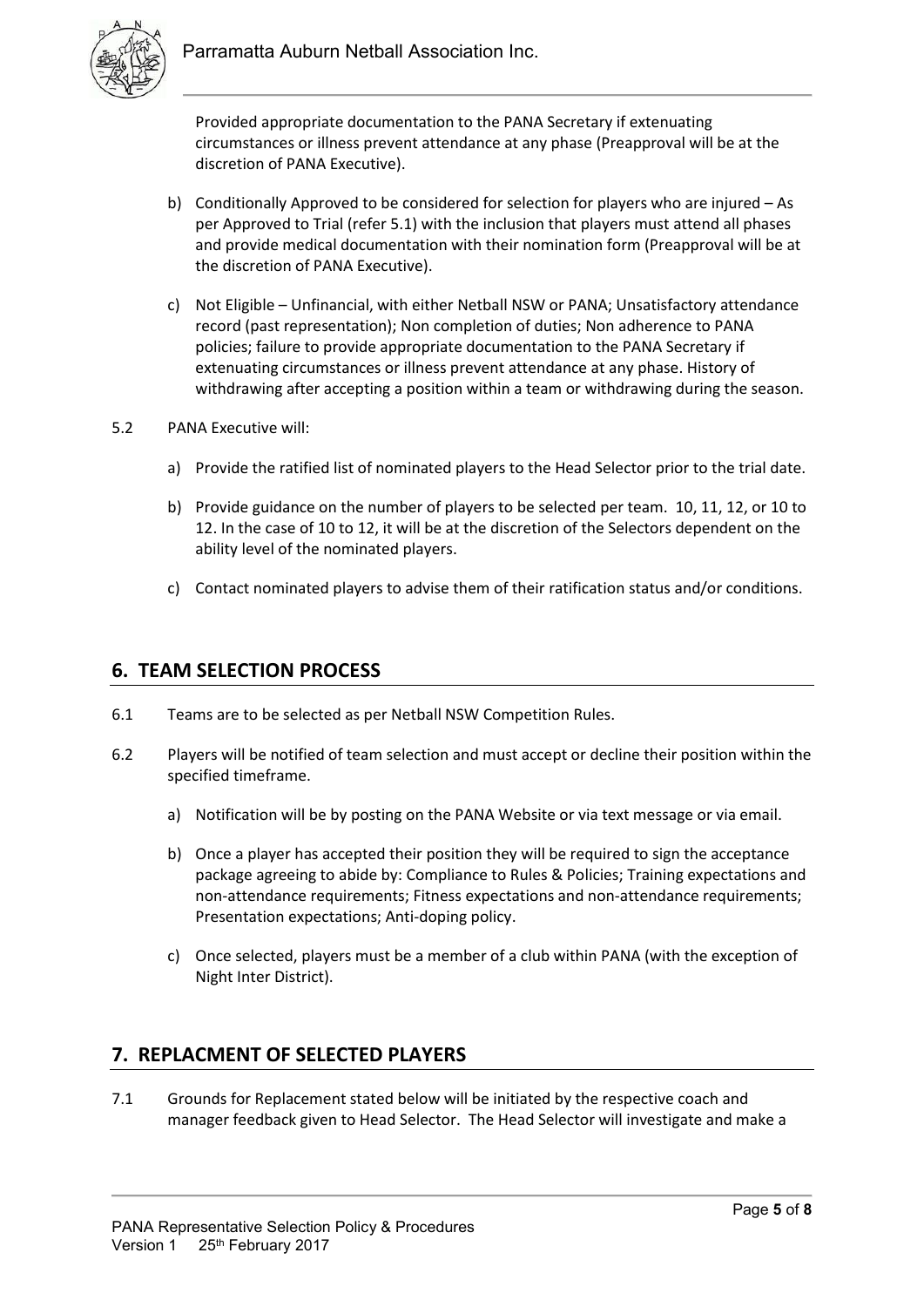

recommendation(s) to the Executive based on the findings (Records to support such findings must be submitted where relevant).

- a) Injury or Illness
- b) Breach of discipline. Failure to observe/comply with PANA policies or behaviour Code of Conduct. Failure to comply with the Post Selection requirements.
- c) Breach of Netball NSW Anti-doping policy. All penalties relating to these breaches will be as per Netball Australia guidelines.
- 7.2 Replacement Process:

If a selected player is unable to continue or is to be removed as a representative of any Squad or Team, the procedure for a replacement player is as follows:

The Head Selector with the selectors recommendation source a player giving preference to a player from a lower grade with the Association, unless it is detrimental to the lower team or there is a large difference in playing grades and strength, then the position will be readvertised or a player scouted from outside.

# **8. PLAYER WITHDRAWING FROM A TEAM**

- 8.1 Any player who has accepted a position and consequently withdraws from a Representative team, must do so in writing to the PANA Secretary.
- 8.2 Any player who withdraws from a Team, must pay all outstanding fees within 7 days, from their withdrawal date.
- 8.3 Any player who withdraws from a Team may not have their nomination to trial accepted during that and the next calendar year.
- 8.4 Applications to be considered to trial during that calendar year, must be made in writing to the PANA Executive via the PANA Secretary, separate from the nomination. The PANA Executive will decide if the player is permitted to trial and be considered for selection.

# **9. SELECTOR APPOINTMENT CRITERIA**

- 9.1 Persons wishing to be considered for appointment as a selector (Senior and/or Junior) must fulfil the following criteria:
	- a) Have successfully completed the 'Select for Success' online course through MyNetball, within the past four (4) years.
	- b) Be a current financial member of PANA.
	- c) Submit their nomination form by the closing date.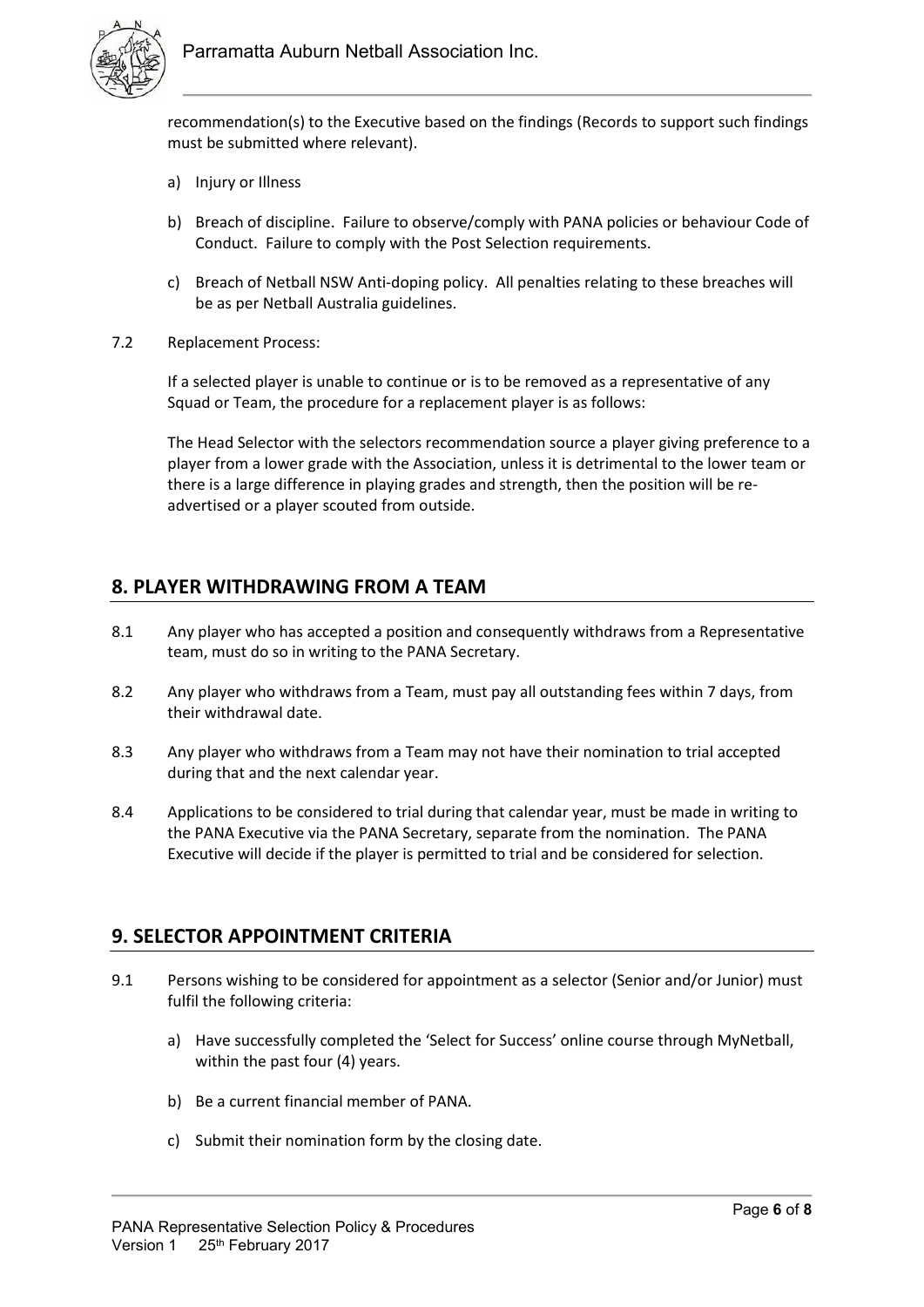

- 9.2 In addition to the above criteria, individuals must also address a minimum of one (1) prerequisite of the following criteria in their profile and resume:
	- a) High Performance Coaching Experience: have coached within the last five years at a minimum of State Championships /State Age level.
	- b) Coaching qualifications:
		- i. Head Selector: Must hold a minimum Development Certificate
		- ii. General Selector: Must hold a minimum Foundation Certificate
- 9.3 Selection panel will consist of (5) five. (4) Four, plus (2) two reserve elected financial members of PANA Council (not more than (2) two elected members from anyone club), voting will be at the first Council meeting following the AGM. PANA Executive will also appoint (1) one independent selector who is a financial member of Netball NSW. The Head selector will be nominated from the (4) four elected financial members.

# **10. ROLES AND RESPONSIBILITIES OF THE SELECTION PANEL**

- 10.1 All members of the Selection Panel must complete and adhere to the Confidentiality Agreement.
- 10.2 The PANA Executive may require a member of the Selection Panel to vacate a Panel for such periods as deemed appropriate where it is considered that the Selector has an association with a player which could give rise to a question of bias or conflict of interest in the selection process.
- 10.3 Role of the Head Selector is to oversee the selection process. Arrange, organise and chair meetings, facilitate discussions and decision making, ensuring the selection process is adhered to. Liaise with the relevant Executive member when and as required so they can report back to Executive for ratification of teams.
- 10.4 Role of the Selection Panel is to select the best talent to represent PANA in accordance with this policy and resulting in a team list(s) clearly stating the positional breakdown of the selected team. As a minimum all selected teams will consist of 3 Shooters, 4 Centre Court and 3 Defenders.
- 10.5 The Selection Panel's responsibility is to adhere to this policy and select players into PANA Representative Teams.